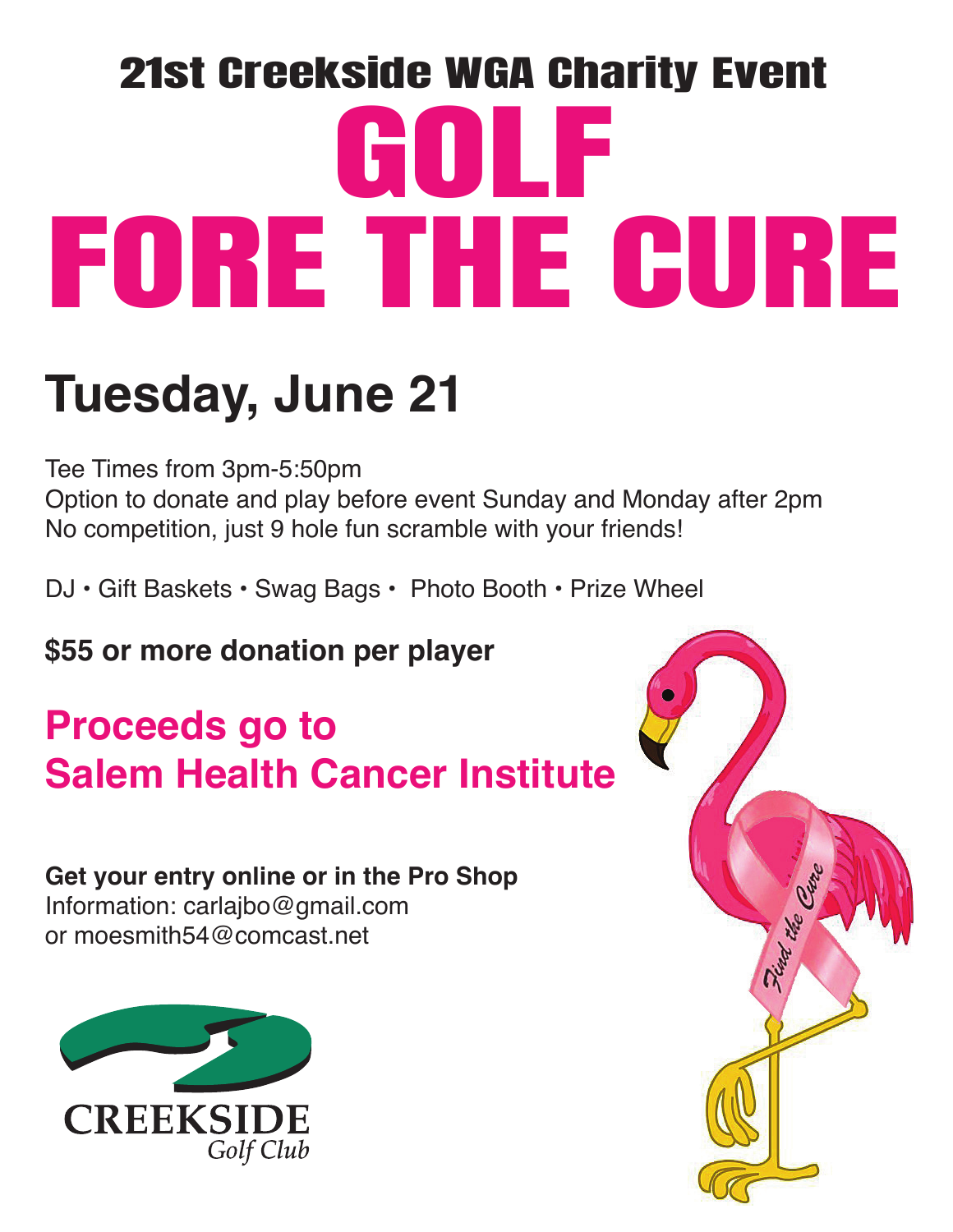

Creekside Women's Golf Association Golf Fore the Cure Tuesday, June 21, 2022 \$55.00 or more donation per player



Welcome to our 21st year hosting our charity benefit! The last two years we have had tee times instead of a shotgun start. It was so much fun we decided to do it again. Tuesday June 21 we will have tee times blocked out for us between 3:00 and 5:50. There will not be a competition. This is simply a day to have fun and benefit the Salem Health Cancer Institute. We will have a DJ, photo booth, prize wheel, sandwichs and silent auction. Come out and enjoy a 9 hole round of golf/scramble with your friends. Come early to peruse the gift baskets, enjoy the music and take a photo with your team! Cart is included as well as a small swag bag and a bottle of water. If you would like to donate and play but cannot come out on Tuesday, our general manager, Danny Moore has graciously opened up tee times Sunday and Monday after 2:00 prior to the Tuesday event. If you don't want to play but would still like to donate, we will accept donations in any amount. The Salem Health Cancer Institute needs our help to provide needed services to women with breast cancer and to help with prevention of this terrible disease through early detection. Last year we donated \$15,500!

Get your donation in soon and call the pro-shop to make your tee time.

Creekside golf shop 503-363-4653 option 3

#### **DONATIONS BENEFIT SALEM HEALTH CANCER INSTITUTE**

*23456/(&!7896:448;<:=*

Player #1 will be the team contact person \*You can also sign up as an individual

|   |                                                                                                  | Check enclosed _____ Credit Card                                   |                                                                                                               |
|---|--------------------------------------------------------------------------------------------------|--------------------------------------------------------------------|---------------------------------------------------------------------------------------------------------------|
|   |                                                                                                  | phone by calling Carla Bolme 503-931-6337, no cash by mail please) | (Checks payable to "Creekside WGA" or credit card information accepted by mail, donations can also be made by |
|   |                                                                                                  |                                                                    |                                                                                                               |
|   |                                                                                                  |                                                                    |                                                                                                               |
| ➤ |                                                                                                  |                                                                    |                                                                                                               |
|   | Questions? Contact: Carla Bolme at carlajbo@gmail.com or Maureen Smith at moesmith54@comcast.net |                                                                    |                                                                                                               |
|   | Send payment to Creekside Golf Club, 6250 Clubhouse Dr. SE, Salem, OR 97306, Attn: Eva Corbin    |                                                                    |                                                                                                               |